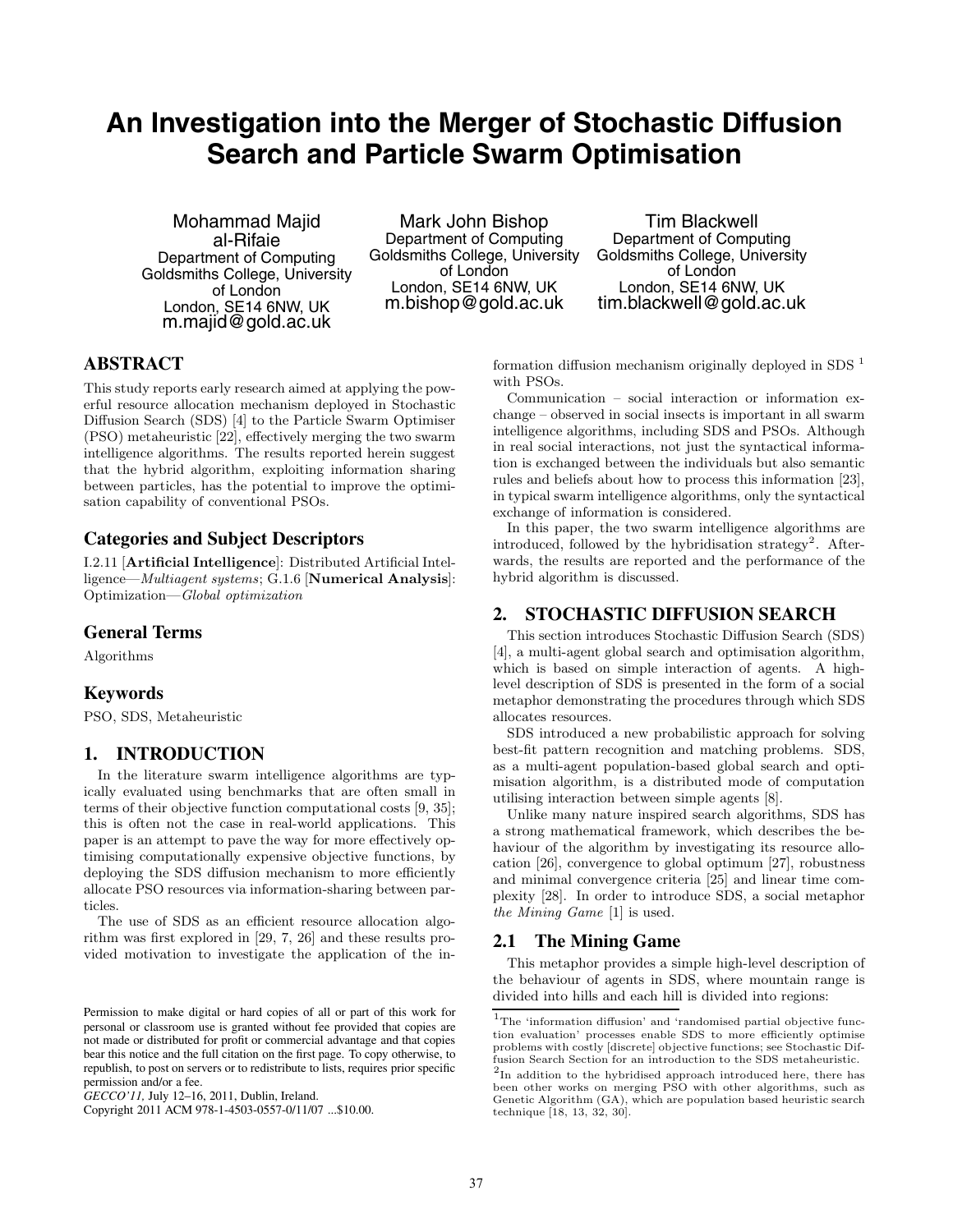A group of miners learn that there is gold to be found on the hills of a mountain range but have no information regarding its distribution. To maximize their collective wealth, the maximum number of miners should dig at the hill which has the richest seams of gold (this information is not available a-priori). In order to solve this problem, the miners decide to employ a simple Stochastic Diffusion Search.

- At the start of the mining process each miner is randomly allocated a hill to mine (his hill hypothesis, *h*).
- *•* Every day each miner is allocated a randomly selected region, on the hill to mine.

At the end of each day, the probability that a miner is happy is proportional to the amount of gold he has found. Every evening, the miners congregate and each miner who is not happy selects another miner at random for communication. If the chosen miner is happy, he shares the location of his hill and thus both now maintain it as their hypothesis, *h*; if not, the unhappy miner selects a new hill hypothesis to mine at random.

As this process is isomorphic to SDS, miners will naturally self-organise to congregate over hill(s) of the mountain with high concentration of gold.

In the context of SDS, agents take the role of miners; active agents being 'happy miners', inactive agents being 'unhappy miners and the agent's hypothesis being the miner's 'hill-hypothesis'.

#### **Algorithm 1** The Mining Game

Initialisation phase

```
Allocate each miner (agent) to a random
 hill (hypothesis) to pick a region randomly
Until (all miners congregate over the highest
```

```
concentration of gold )
```

```
Test phase
```
End

```
Each miner evaluates the amount of gold
  they have mined (hypotheses evaluation)
Miners are classified into happy (active)
  and unhappy (inactive) groups
```
#### Diffusion phase

Unhappy miners consider a new hill by e ither communicating with another miner or, if the selected miner is also unhappy, there will be no information flow between the miners; instead the selecting miner must consider another hill (new hypothesis) at random

## **2.2 SDS Architecture**

The SDS algorithm commences a search or optimisation by initialising its population (e.g. miners, in the mining game metaphor). In any SDS search, each agent maintains a hypothesis, h, defining a possible problem solution. In the mining game analogy, agent hypothesis identifies a hill. After initialisation two phases are followed (see Algorithm 1 for these phases in the mining game; for high-level SDS description see Algorithm 2):

- Test Phase (e.g. testing gold availability)
- *•* Diffusion Phase (e.g. congregation and exchanging of information)

#### **Algorithm 2** SDS Algorithm

```
Initialising agents()
While (stopping condition is not met)
   Testing hypotheses ()
   Diffusion hypotheses ()
End
```
In the test phase, SDS checks whether the agent hypothesis is successful or not by performing a partial hypothesis evaluation which returns a boolean value. Later in the iteration, contingent on the precise recruitment strategy employed, successful hypotheses diffuse across the population and in this way information on potentially good solutions spreads throughout the entire population of agents.

In the Test phase, each agent performs partial function evaluation,  $pFE$ , which is some function of the agent's hypothesis;  $pFE = f(h)$ . In the mining game the partial function evaluation entails mining a random selected region on the hill, which is defined by the agent's hypothesis (instead of mining all regions on that hill).

In the Diffusion phase, each agent recruits another agent for interaction and potential communication of hypothesis. In the mining game metaphor, diffusion is performed by communicating a hill hypothesis.

## **2.3 Standard SDS and Passive Recruitment**

In standard SDS (which is used in this paper), passive recruitment mode is employed. In this mode, if the agent is inactive, a second agent is randomly selected for diffusion; if the second agent is active, its hypothesis is communicated (diffused) to the inactive one. Otherwise there is no flow of information between agents; instead a completely new hypothesis is generated for the first inactive agent at random (see Algorithm 3).

#### **Algorithm 3** Passive Recruitment Mode

```
for ag = 1 to No_of_a <br/>gentsif (ag. activity() == false)r\text{-}ag = \text{pick} \quad a \quad \text{random} \quad agen\text{t}<br>if (r \text{ as} \quad activity() == true)(r_a g . activity () == true)ag . setHypothesis ( r ag . getHypothesis ())
          else
              ag . setHypothesis ( randomHypothsis( ))
end
```
## **2.4 Partial Function Evaluation**

One of the concerns associated with many optimisation algorithms (e.g. Genetic Algorithm [15], Particle Swarm Optimisation [22] and etc.) is the repetitive evaluation of a computationally expensive fitness functions. In some applications, such as tracking a rapidly moving object, the repetitive function evaluation significantly increases the computational cost of the algorithm. Therefore, in addition to reducing the number of function evaluations, other measures can be used in an attempt to reduce the computations carried out during the evaluation of each possible solution, as part of the overall optimisation (or search) processes.

The commonly used benchmarks for evaluating the performance of swarm intelligence algorithms are typically small in terms of their objective functions computational costs [9, 35], which is often not the case in real-world applications.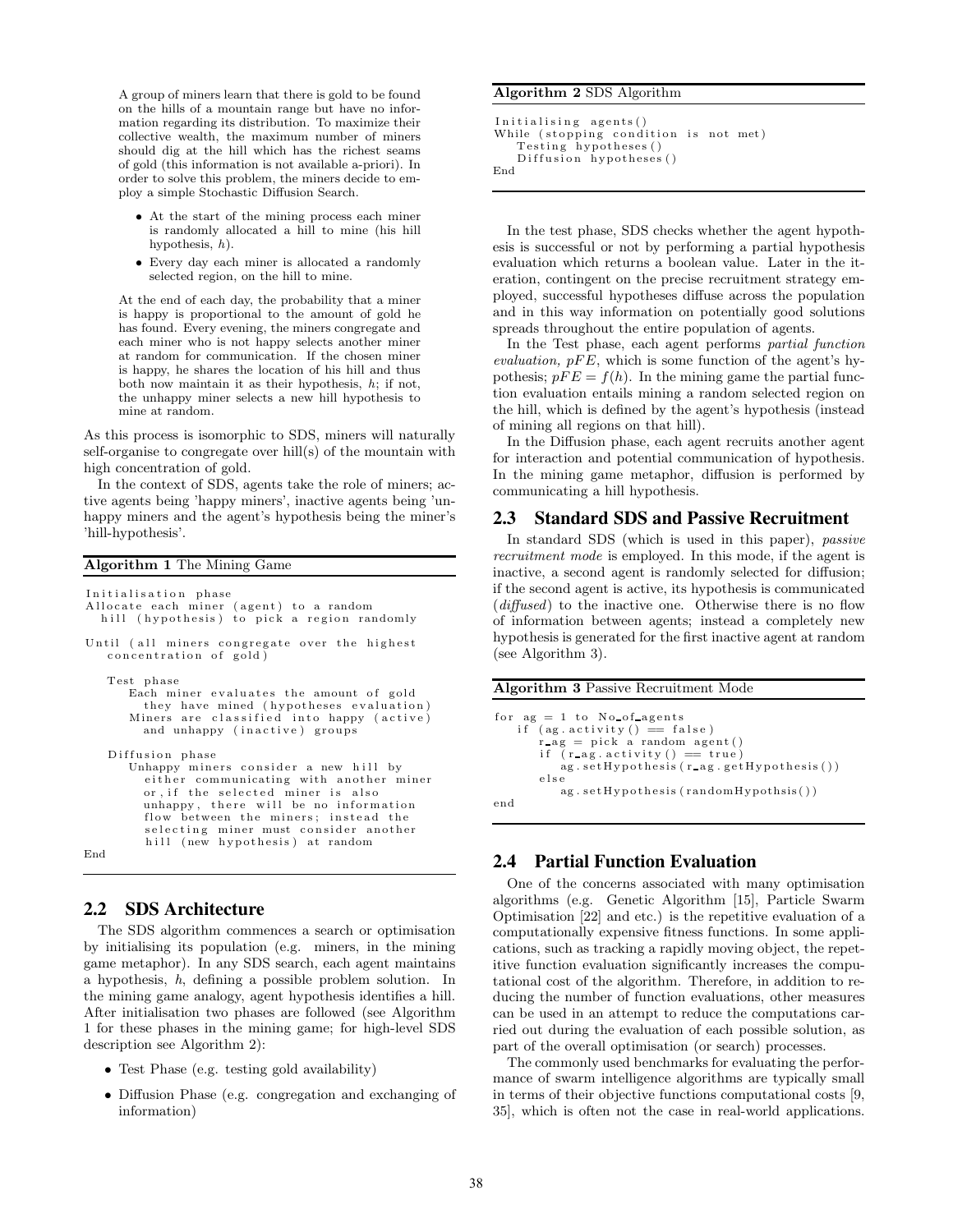Examples of costly evaluation functions are seismic data interpretation [35], selection of sites for the transmission infrastructure of wireless communication networks and radio wave propagation calculations of one site [34] etc.

Costly objective function evaluations have been investigated under different conditions [19] and the following two broad approaches have been proposed to reduce the cost of function evaluations:

- *•* The first is to estimate the fitness by taking into account the fitness of the neighbouring elements, the former generations or the fitness of the same element through statistical techniques introduced in [5, 11].
- In the second approach, the costly fitness function is substituted with a cheaper, approximate fitness function.

When agents are about to converge, the original fitness function can be used for evaluation to check the validity of the convergence [19].

Many fitness functions are decomposable to components that can be evaluated separately. In partial evaluation of the fitness function in SDS, the evaluation of one or more of the components may provide partial information to guide the subsequent optimisation process.

## **3. PARTICLE SWARM OPTIMISATION**

Particle Swarm Optimisation (PSO) is population based optimization technique developed in 1995 by Kennedy and Eberhart [22, 10]. It came about as a result of an attempt to graphically simulate the choreography of fish schooling or birds flying (e.g. pigeons, starlings, and shorebirds) in coordinated flocks that show strong synchronisation in turning, initiation of flights and landing, despite the fact that experimental researches to find leaders in such flocks failed [16]. In particle swarms, although members of the swarm neither have knowledge about the global behaviour of the swarm nor a global information about the environment, the local interactions of the swarms result in complex collective behaviour, such as flocking, herding, schooling, exploration and foraging behaviour [31, 24, 3, 17].

#### **3.1 Standard/Basic PSO**

A swarm in PSO algorithm comprises of a number of particles and each particle represents a point in a multidimensional problem space. Particles in the swarm explore the problem space searching for the optimal position, which is defined by a fitness function. The position of each particle, x, is thus dependent on the particle's own experience and those of its neighbours. Each particle has a memory, containing the best position found so far during the course of the optimisation, which is called personal best (pbest or p). Whereas the best position so far found throughout the population, or the local neighbourhood, is called global best  $(p_g)$  and local best  $(p_l)$  respectively.

The standard PSO algorithm defines the position of each particle by adding a velocity to the current position. Here is the equation for updating the velocity of each particle:

$$
v_{id}^{t} = w v_{id}^{t-1} + c_1 r_1 \left( p_{id} - x_{id}^{t-1} \right) + c_2 r_2 \left( p_{gd} - x_{id}^{t-1} \right) \tag{1}
$$

$$
x_{id}^t = v_{id}^t + x_{id}^{t-1} \tag{2}
$$

where  $w$  is the inertia weight whose optimal value is problem dependent [33];  $\vec{v}_{id}^{t-1}$  is the velocity vector of particle i in dimension d at time step  $t - 1$ ;  $c_{1,2}$  are the learning factors (also referred to as acceleration constants) for personal best and neighbourhood best respectively (they are generally constant and are usually set to  $2$ ;  $\vec{r}_{1,2}$  are random numbers adding stochasticity to the algorithm and they are drawn from a uniform distribution on the unit interval  $U(0, 1)$ ;  $\vec{p}_{id}$ is the personal best position of particle  $x_i$  in dimension  $d$ ; and  $p_{qd}$  is global best (or neighbourhood best).

Therefore, PSO optimisation is based on particles' individual experience and their social interaction with the particle swarms.

After updating the velocities of the particles, their new positions are determined. Algorithm 4 summarises the behaviour of PSO algorithm when dealing with a minimisation problem.

#### **Algorithm 4** PSO Pseudo Code

```
Initialise particles
```

```
While ( stopping condition is not met )
   For all particles
       Evaluate fitness value of each particle
       If ( current fitness < pbest )
       pbest = current fitness<br>If (pbest<global (or local) best)
          global (or local) best = pbest
       Update particle velocity
       Update particle position
   End
End
```
In this paper, Clerc-Kennedy PSO (PSO-CK) or constriction PSO is used:

$$
v_{id}^t = \chi \left( v_{id}^{t-1} + c_1 r_1 \left( p_{id} - x_{id}^{t-1} \right) + c_2 r_2 \left( p_{gd} - x_{id}^{t-1} \right) \right) (3)
$$

where  $\chi = 0.72984$  [6] is reported to be working well in general.

## **4. MERGING SDS AND PSO**

The initial motivating thesis justifying the merging SDS and PSO is the partial function evaluation deployed in SDS, which may mitigate the high computational overheads entailed when deploying a PSO onto a problem with a costly fitness function. However before commenting on and exploring this area – which remains an ongoing research –, an initial set of experiments experiment aimed to investigate if the information diffusion mechanism deployed in SDS may on its own improve PSO behaviour. It is these results that are primarily reported in this paper.

In this new architecture a standard set of benchmarks are used to evaluate the performance of the hybrid algorithm. The resource allocation (or recruitment) and partial function evaluation sides of SDS (see Section 2.4 are used to assist allocating resources (e.g. particles of the swarm) after partially evaluating the search space.

In the hybrid algorithm, each PSO particle has a current position, a memory (personal best position) and a velocity; each SDS agent, on the other hand, has hypothesis and status.

In the experiment reported here, every PSO particle is an SDS agent too – together termed pAgents. In the pA-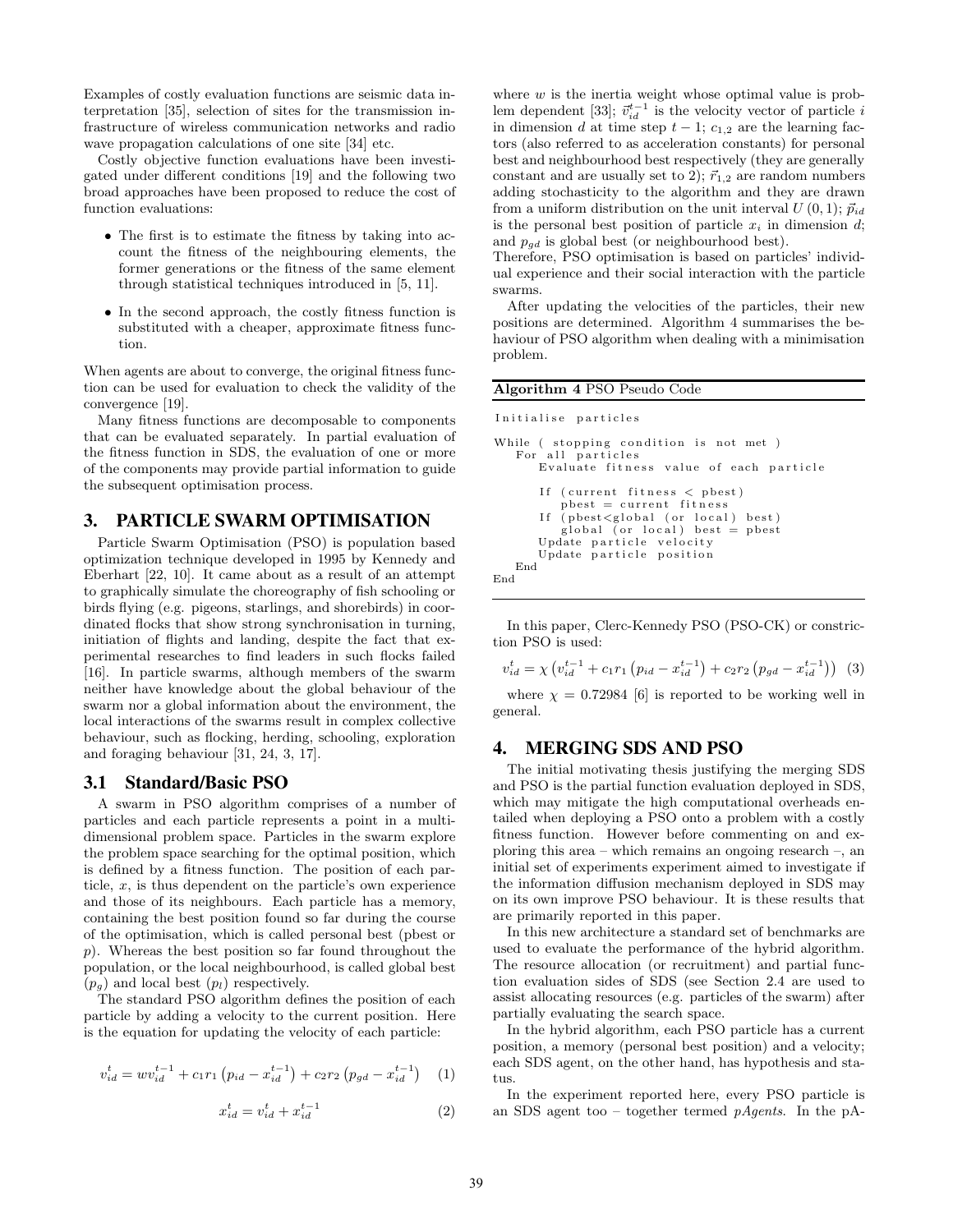gent SDS hypotheses are defined by the PSO particle positions and an additional boolean variable (status) determines whether the pAgent is active or inactive (see Figure 1).



The behaviour of the hybrid algorithm in its simplest form is presented in Algorithm 5.

#### **Algorithm 5** Hybrid Algorithm

Initialise pAgents

and velocity).

**Algorithms**

```
While ( stopping condition is not met )<br>For all pAgents
        all pAgents
       Evaluate fitness value of each particle
          ( evaluation counter MOD n == 0 )
          START SDS
         TEST PHASE
          for ag = 1 to No-of-pAgents
              r_aag = pick-random-pAgent()
              i f ( ag . pbestF itness () <=
                r ag . pbestFitness() )
              \frac{a}{\text{else}}. setActivity (true)
              else
              ag.setActivity (false)<br>end if
          end for
         // DIFFUSION PHASE
         for ag = 1 to No\_of\_pAgentsif ( ag. activity ( = false
               r ag = pick−random−pAgent ()
                if ( r_ag. activity () == true )<br>ag.setHypo ( r_aag.getHypo () )*
               else
                   ag . setHypo ( randomHypo ( ) )
               end i f
         end for
       end i f
       // END SDS
       If ( current fitness < pbest )
          pbest = current fitness
       I f ( pbest<global (or local ) best )
           global (or local) best = pbestUpdate particle velocity
       Update particle position
   End
End
∗ In setHypo ( ) and getHypo ( ) , Hypo r e f e r s to
the pAgent's hypothesis (position, memory
```
# **4.1 Test and Diffusion Phases in the Hybrid**

In the test-phase of a stochastic diffusion search, each agent has to partially evaluate its hypothesis. The guiding heuristic is that hypotheses that are promising are maintained and those that appear unpromising are discarded. In

the context of the hybrid PSO-SDS algorithm, it is clear that there are many different tests that could be performed in order to determine the activity of each pAgent. A very simple test is illustrated in Algorithm 5. Here, the testphase is simply conducted by comparing the fitness of each pAgent's particle's personal best against that of a random pAgent; if the selecting pAgent has a better fitness value, it will become active, otherwise it is flagged inactive. On average, this mechanism will ensure 50% of pAgents remain active form one iteration to another<sup>3</sup>.

In the Diffusion Phase, each inactive pAgent picks another pAgent randomly, if the selected pAgent is active, the selected pAgent communicates its hypothesis to the inactive one; if the selected pAgent is inactive too, the selecting pAgent generates a new hypothesis at random from the search space.

As outlined in the pseudo-code of the hybrid algorithm (see Algorithm 5), after each n number of PSO function evaluations, one full SDS  $cycle<sup>4</sup>$  is executed. The hybrid algorithm is called  $SDSnPSO$ , where n refers to the number of PSO function evaluations before an SDS cycle should run.

In the next section, the experiment setup is reported and the results will follow.

## **5. RESULTS**

In this section, a number of experiments are carried out and the performance of PSO is contrasted against the hybrid algorithm,  $SDSnPSO$ .

## **5.1 Experiment Setup**

The algorithms are tested over a number of benchmarking functions from Jones et al [20] and De Jong [21] test suite, preserving different dimensionality and modality (see Table I and II in [6], where benchmark function equations, feasible bounds, the number of dimensions in which the benchmarks are used in the experiments, the optimum of each function which is known *a priori* and also the boundaries where particles are first initialised are presented).

The first two functions (Sphere/Parabola and Schwefel 1.2) have a single minimum and are unimodal functions; Generalised Rosenbrock for dimension D, where  $D > 3$ , is multimodal; Generalised Schwefel 2.6, Generalized Rastrigin, Ackley, Generalized Griewank, Penalised Function P8 and Penalised Function P16 are complex high-dimensional multi-modal problems with many local minima and a single global optimum; Six-hump Camel-back, Goldstein-Price, Shekel 5, 7 and 10 are lower-dimensional multi-modal problems with fewer local minima. Goldstein-Price, Shekel 5, 7 and 10 have one global optimum and Six-hump Camel-back has two global optima symmetric about the origin.

In order not to initialise the particles on or near a region in the search space known to have the global optimum, region

 $^4\mbox{A}$  full SDS cycle includes:

- one Test Phase which decides about the status of each pAgent, one after another
- one Diffusion Phase which shares information according to the algorithm presented

 ${\rm ^3NB.}$  In standard SDS such high average activity would not be useful as it entails most agents will continue to exploit their current hypothesis rather than explore the search space, however in the hybrid algorithm the randomised subsequent behaviour of each pAgent offsets this effect.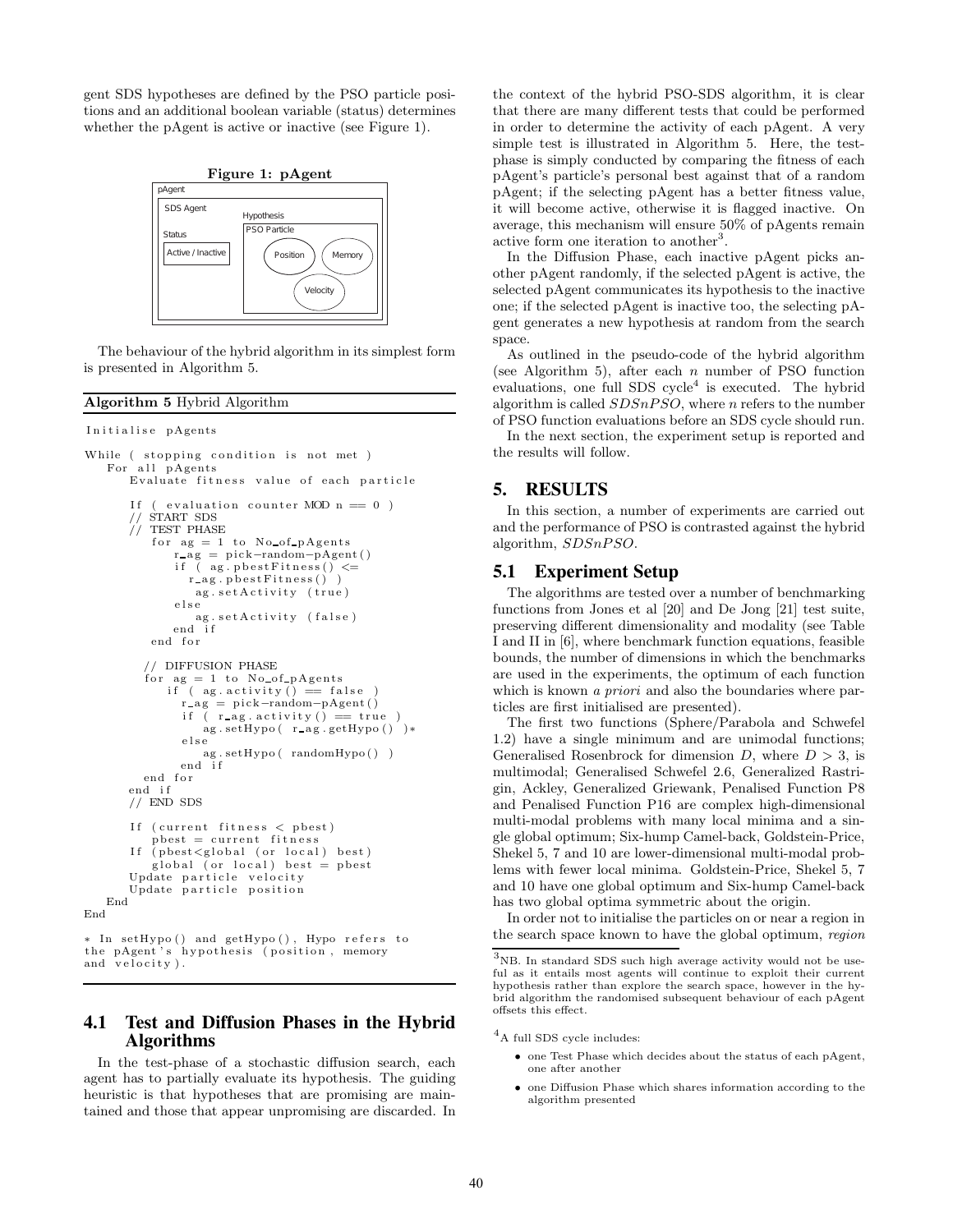scaling technique is used [14], which makes sure particles are initialised at a corner of the search space where there are no optimal solution.

The experiments are conducted with the population of 50 particles in global neighbourhood. The halting criterion for this experiment is either to reach the optima (with distances less than 10*−*<sup>8</sup>) or to exceed the 300, 000 function evaluations  $(FEs)$ .

There are 30 independent runs for each benchmark function and the results are averaged over these independent trials. Three different performance measures[12] are used in this paper to compare different strategies used in the experiment. Accuracy, reliability and efficiency of each one of the algorithms are presented in separate tables.

Accuracy is defined by the quality of the global best position in terms of its closeness to the optimum position. If knowledge about the optimum position is known a priori (which is the case here), the following would define the accuracy:

$$
Accuracy (S, t) = |f (p_g^t) - f (x_{opt})|
$$
 (4)

where  $p_g^t$  is the global best position at time t and  $x_{opt}$  is the position of the known optimum solution.

Reliability is the percentage of trials where swarms converge with a specified accuracy and it is defined by:

Reliability 
$$
=\frac{n'}{n} \times 100
$$
 (5)

where *n* is the number of trials in the experiment and  $n^{'}$ is the number of successful trials.

Efficiency is the number of iterations or objective function evaluations to converge with a specified accuracy:

Efficiency = 
$$
\frac{1}{n} \sum_{i=0}^{n} FEs
$$
 (6)

where  $n$  is the number of trials and  $FEs$  is the number of function evaluations before convergence.

In this paper,  $SDSnPSO$ , is presented with few variations of parameter, n, (the number of PSO evaluation before an SDS cycle is performed),  $n = 1000$ , 3000, and 30,000. These values were selected merely to provide a brief initial exploration of the behaviour of the new hybrid algorithm over three relatively widely separated parameter values; no claim is made for their optimality.

### **5.2 Results**

Table 1 shows the performance of the various hybrid algorithms alongside PSO-CK. For each benchmark and each algorithm, the table shows the accuracy, efficiency and reliability.

Although the focus of this paper is not finding the best n for  $SDSnPSO$  (for this set of benchmarks),  $n = 3000$ shows better results compared to other variants. The result table suggests that over-running the SDS cycle (e.g. when  $n = 1000$  might move the swarm away from convergence. On the other hand, reducing the information sharing (e.g. when  $n = 30,000$  appears to reduce the positive effect that SDS has on the overall behaviour of the swarm.

As Table 1 shows (for statistical details, see Tables 2 and 3), there is a trade-off between the reliability and the efficiency measures of  $SDSnPSO$  and PSO. Adding SDS, decreases the efficiency, but increases the reliability. This can be viewed in  $f_{1-2}$  and  $f_{6-9}$ . In terms of the total number of convergences,  $SDSnPSO(n = 3000)$ , outperforms PSO (see the next section for detailed comparison and statistical analysis of the results).

## **6. DISCUSSION**

The resource allocation process underlying SDS offers two closely coupled mechanisms to the algorithm's search component to speed its convergence to global optima. The first component is 'efficient, non-greedy information sharing' instantiated via positive feedback of potentially good hypotheses between agents; the second component is random 'partial hypothesis evaluation', whereby a complex, computationally expensive objective function is broken down into 'k independent partial-functions', each one of which, when evaluated, offers partial information on the absolute quality of current algorithm search parameters. It is this mechanism of iterated selection of a random partial function that ensures SDS does not prematurely converge on local minimum.

The resource allocation component of SDS in the hybrid algorithm is executed in the 'Diffusion Phase', when information is shared (diffused) among pAgents (see Algorithm 3). Analysis of the performance of the hybrid algorithm (see results above) demonstrates that adding the SDS resource allocation mechanism to the standard PSO architecture increases the probability of convergence (i.e. it increases algorithm 'reliability', as defined herein). In order to ensure that this improved robustness is due to the stochastic information sharing mechanism in SDS - and not merely an effect caused by randomising a selection of particle hypotheses after a number of PSO function evaluations (effectively instantiating a PSO with random-restarts) - a control experiment is run with a modified SDS Diffusion Phase (see Algorithm 6); in the control algorithm, after the test-phase the hypothesis of each inactive pAgent is merely randomised.

The performance of the control algorithm can be contrasted against PSO using three measures (accuracy, efficiency and reliability) defined in Section 5.1. TukeyHSD test is used for accuracy and efficiency measures, (see Tables 2 and 3).

In terms of accuracy, Tables 1 and 2, illustrate that no algorithm outperforms over all benchmarks. Similarly, Table 3 shows that in the case of successful convergence, whenever there is a significant difference between any pair of the algorithms, the efficiency of H3C is significantly worse than PSO-CK and the hybrid algorithm (H1, H3 & H30); and as the last row of Table 1 proves, the control algorithm is less reliable than PSO and the hybrid algorithm (H1, H3 & H30). As the efficiency and reliability of the control experiment (see the last column in Table 1) is worse than that of the hybrid algorithm, we can conclude that the SDS information sharing mechanism must play an essential role in improving the performance of the hybrid algorithm.

The second SDS component feature, which is currently only implicitly exploited by the hybrid algorithm, is 'randomised partial hypothesis evaluation'. In the Mining Game (see Section 2.1), "At the start of the mining process each miner maintains a [randomly allocated] hypothesis - their current belief of 'best hill' to mine"; and each miner mines one small randomly selected area of this hill rather than the entirety of it (i.e. revealing a partial estimate of the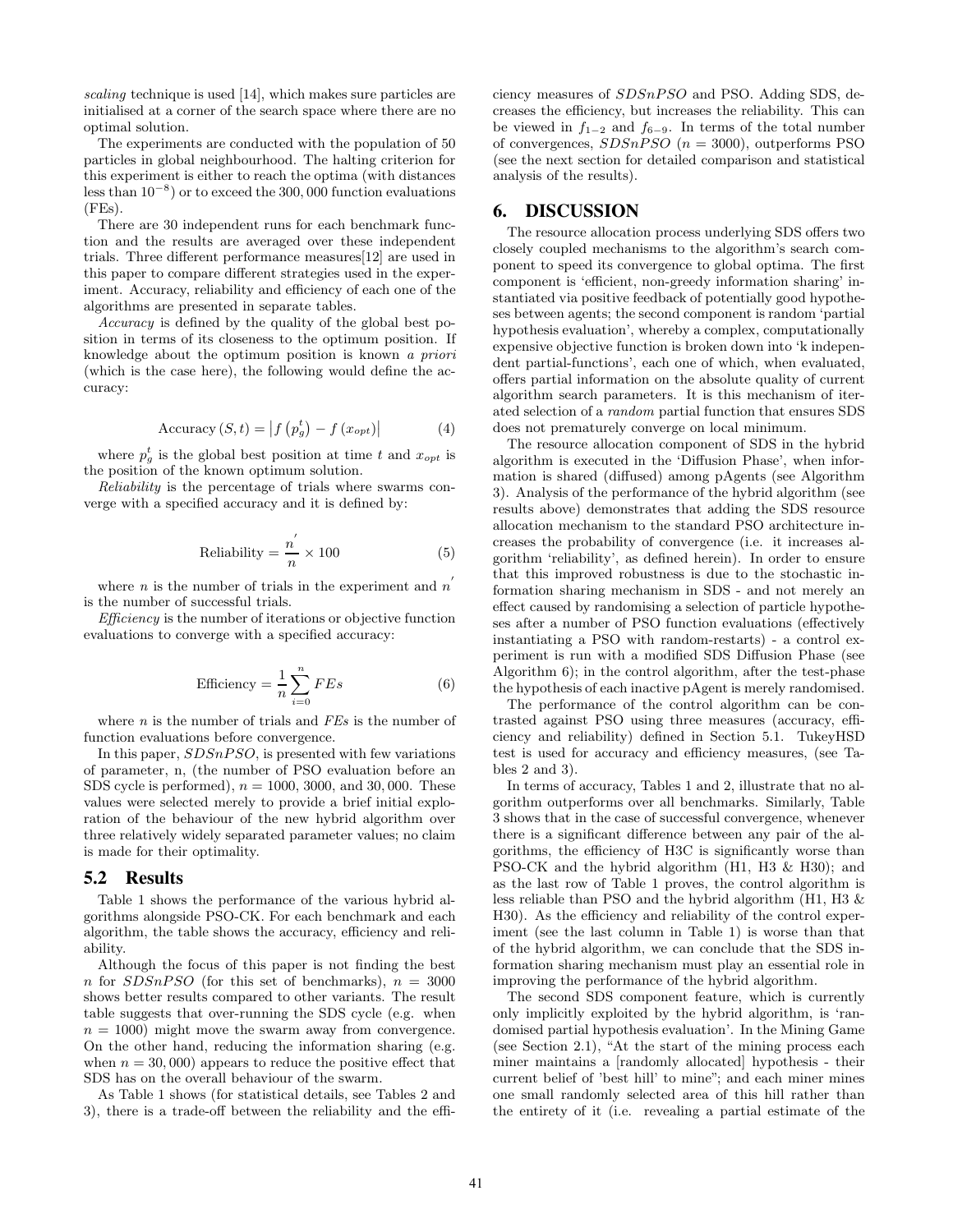#### **Table 1: Accuracy and Efficiency Details**

Accuracy (*±*standard error) is shown with two decimal places after 30 trials of 300,000 function evaluations. Mean FEs (*±*standard error) of successful trials are also shown in the second row of each benchmark alongside with the reliability of the algorithm. Total number of convergence of each algorithm over the benchmarks can be found in the last row.

|          | <b>PSO-CK</b>                                       | H <sub>1</sub> : SDSnPSO<br>$n = 1,000$<br><i>generate Hypothesis</i> | H3: SDSnPSO<br>$n = 3.000$<br>generate Hypothesis   | H30: SDSnPSO<br>$n = 30,000$<br>generate Hypothesis   | H <sub>3</sub> C: SDSnPSO<br>$n = 3.000$<br>control algorithm |
|----------|-----------------------------------------------------|-----------------------------------------------------------------------|-----------------------------------------------------|-------------------------------------------------------|---------------------------------------------------------------|
| $f_1$    | $0.0 + 0.0$<br>$23273 \pm 321 (100\%)$              | $0.0 + 0.0$<br>40265 $\pm$ 1006 (100%)                                | $0.0 + 0.0$<br>$32842 \pm 736 (100\%)$              | $0.0 + 0.0$<br>22386 $\pm 265$ (100%)                 | $0.0 + 0.0$<br>$202963 \pm 4929 (100\%)$                      |
| $f_2$    | $0.0 + 0.0$<br>183450 ±1655 (100%)                  | $1.87E-08$ +8.90E-09<br>244969 $\pm$ 4571 (93.33%)                    | $0.0 + 0.0$<br>$212703 \pm 3172 (100\%)$            | $0.0 + 0.0$<br>$184962 \pm 2013 (100\%)$              | $2.30E-01 \pm 2.07E-02$                                       |
| $f_3$    | $5.53E+00 \pm 8.15E-01$                             | $1.23E+00 \pm 3.69E-01$                                               | $1.63E+00 \pm 3.88E-01$                             | $1.43E+00 \pm 3.48E-01$                               | 6.45E+01 $\pm$ 9.99E+00                                       |
| $f_4$    | $3.83E+03 \pm 9.35E+01$                             | $3.30E+03 \pm 1.20E+02$                                               | $2.59E+03 \pm 8.25E+01$                             | $2.96E+03 \pm 1.27E+02$                               | $1.06E + 03 \pm 3.81E + 01$                                   |
| $f_5$    | 6.04E+01 $\pm$ 3.47E+00                             | $3.84E+01 \pm 2.82E+00$                                               | $9.55E+00 \pm 9.49E-01$                             | $1.56E+01 \pm 1.02E+00$                               | $3.76E+00 \pm 3.25E-01$                                       |
| $f_6$    | $6.78E-01 + 1.42E-01$<br>$46728 \pm 3408 (53.33\%)$ | $7.24E-01 + 1.57E-01$<br>$163539 \pm 9356 (53.33\%)$                  | $1.04E-08 + 6.61E-10$<br>67155 $\pm$ 1989 (96.67%)  | $8.86E-02 + 6.21E-02$<br>77059 ±5350 (93.33%)         | $3.61E-06 \pm 3.96E-07$                                       |
| f7       | $1.70E-02 + 2.90E-03$<br>$23865 \pm 713 (26.67\%)$  | $5.92E-02 + 1.34E-02$<br>41641 $\pm 2924$ (16.67%)                    | $1.93E-02 + 3.59E-03$<br>$33131 \pm 1118 (33.33\%)$ | $2.21E-02 + 3.61E-03$<br>$22818 + 507(26.67%)$        | $1.35E-02 + 2.45E-03$<br>236479 ±11177 (26.67%)               |
| f8       | 5.19E-02 $\pm 3.06$ E-02<br>33934 ±1803 (83.33%)    | $1.38E-02 \pm 6.54E-03$<br>58005 $\pm 2436$ (86.67%)                  | $0.0 + 0.0$<br>43019 ±1338 (100%)                   | $1.73E-02 \pm 1.41E-02$<br>$37734 \pm 1626 (93.33\%)$ | $0.0 \pm 0.0$<br>$118090 \pm 2866 (100\%)$                    |
| $f_9$    | $1.32E-02 + 6.24E-03$<br>$29543 \pm 1495 (86.67\%)$ | $1.03E-02 + 5.72E-03$<br>56071 $\pm 2795$ (90%)                       | 3.30E-03 $\pm$ 3.30E-03<br>38946 ±1319 (96.67%)     | $0.0 + 0.0$<br>$32684 \pm 2808$ (100%)                | $0.0 + 0.0$<br>$152050 \pm 2951 (100\%)$                      |
| $f_{10}$ | $0.0 + 0.0$<br>3607 $\pm$ 61 (100%)                 | $0.0 + 0.0$<br>3470 $\pm 81$ (100%)                                   | $0.0 + 0.0$<br>3498 $\pm$ 65 (100%)                 | $0.0 + 0.0$<br>3661 $\pm 74$ (100%)                   | $0.0 + 0.0$<br>$3551 \pm 79$ (100%)                           |
| $f_{11}$ | $0.0 + 0.0$<br>3880 ±63 (100%)                      | $0.0 + 0.0$<br>3534 $\pm$ 57 (100%)                                   | $0.0 + 0.0$<br>3832 $\pm 78$ (100%)                 | $0.0 + 0.0$<br>3984 $\pm 79$ (100%)                   | $0.0 + 0.0$<br>3921 $\pm$ 94 (100%)                           |
| $f_{12}$ | $3.44E+00 \pm 5.44E-01$                             | $3.26E+00 \pm 6.25E-01$<br>104323 (3.33%)                             | $4.10E+00 \pm 6.06E-01$                             | $3.52E+00 \pm 5.96E-01$                               | 8.47E-01 $\pm 3.52$ E-01                                      |
| $f_{13}$ | $3.05E+00 \pm 6.18E-01$                             | $2.86E+00 \pm 6.22E-01$                                               | $2.09E+00 \pm 5.61E-01$                             | $2.87E+00 \pm 6.21E-01$                               | 3.52E-01 $\pm 2.44$ E-01                                      |
| $f_{14}$ | $1.47E+00 \pm 5.52E-01$                             | $2.76E+00 \pm 6.42E-01$                                               | $1.53E+00 \pm 5.70E-01$                             | $2.65E+00 \pm 6.57E-01$                               | 9.70E-01 $\pm 4.09$ E-01                                      |
| Σ        | (195)<br>46.43%                                     | (193)<br>45.95%                                                       | (218)<br>51.90%                                     | (214)<br>50.95%                                       | (158)<br>37.62%                                               |

#### **Algorithm 6** Hybrid Algorithm Control

// DIFFUSION PHASE

```
for ag = 1 to No of agents
 if ( ag. activity() == false)
   ag.setHypo (randomHypo ())
 end i f
```

```
end for
```
the gold content of the entire hill); following this approach, each miner forms a partial view of the gold content of their hill hypothesis (which is merely part of the overall mountain range: the entire search space).

In typical optimisation algorithms, the search process iterates the evaluation of one point in the n-dimensional search space (iterating an objective function evaluation). In a PSO, in addition to this information, each particle has implicit knowledge of a discrete sub-space (or  $dSubS$ ) comprising the historical evidence implicit in the prior [m] objectivefunction evaluations it has performed. Thus, since the memory of each particle maintains the best point found so far, each particle, covering its  $dSubS$ , has partial knowledge of the full search space.

In the hybrid algorithm each pAgent maintains a fitness value which is the best objective function value it has currently found, based on its exploration of the search space so far. Thus constituted, each pAgent's personal best defines a 'partial view' of the entire search space (via the dSubS it has covered); hence, when the personal best values of two pAgents are compared in the test-phase of the hybrid algorithm, two partial views of the entire search space are contrasted. This is analogous to the 'test' process of the Mining Game as in both processes, agents become active or inactive contingent upon the agent's evaluation of a randomised partial view of the entire search space.

In both the Mining Game and the new hybrid SDSnPSO algorithm, the notion of partial-function evaluation differs importantly from that traditionally deployed in a simple discrete partial function SDS, where, for a given set of parameter values (the agent hypothesis) a complex objective function is broken into m components, only one randomly selected of which will be evaluated and the subsequent agentactivity is based on this. Clearly, as this process merely evaluates  $1/m$  of the total number of computations required for the full hypothesis evaluation, it concomitantly offers a potentially significant performance increase. Whereas in the new hybrid SDSnPSO algorithm the objective function is evaluated in-toto, using a given set of parameter values (the agent's hypothesis) and the subsequent agent-activity is based on this. In the former case, the agent exploits knowledge of the partial objective function and in the process gains a potential partial-function performance dividend; in the latter the agent merely exploits partial knowledge of the search space - its discrete sub-space  $dSubS$  - without the concomitant explicit partial-function performance increase. Ongoing work, on computationally more complex benchmark problems, seeks to exploit this 'partial-function dividend' with the hybrid SDSnPSO algorithm; if successful this offers further, potentially significant, performance improvements for the new hybrid algorithm.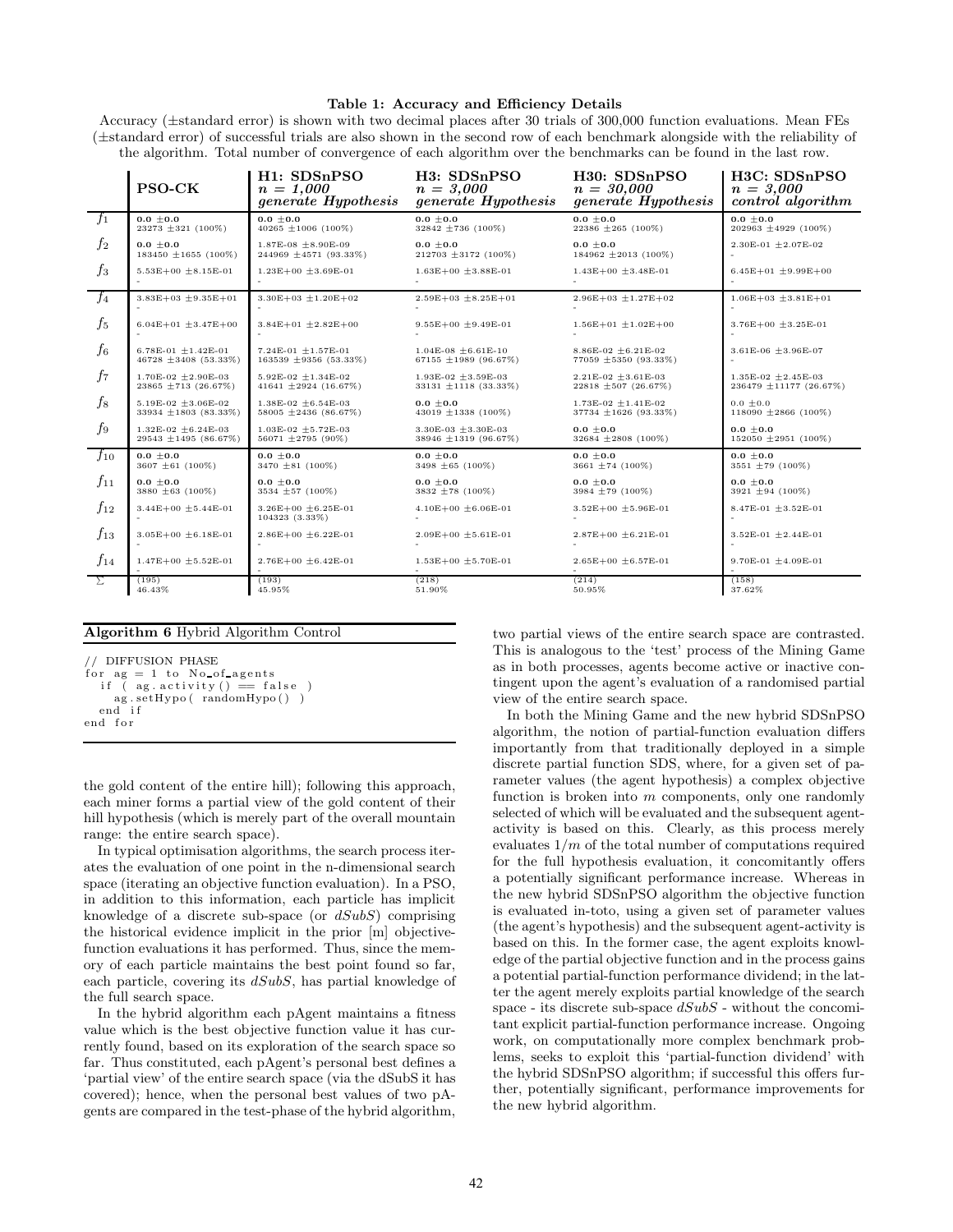#### **Table 2: TukeyHSD Test Results for Accuracy**

Based on TukeyHSD Test, if the difference between each pair of algorithms is significant, the pairs are marked and the accuracy difference between each pair is also reported.

|                | H1-CK                                  |                                              |                                                                                                                                                                                                                                                    | H3-CK H30-CK H3C-CK H3-H1 H30-H1 H3C-H1 H30-H3 H3C-H3 H3C-H30 |                                                   |                                                         |                                                         |                                              |                                          |                                                  |
|----------------|----------------------------------------|----------------------------------------------|----------------------------------------------------------------------------------------------------------------------------------------------------------------------------------------------------------------------------------------------------|---------------------------------------------------------------|---------------------------------------------------|---------------------------------------------------------|---------------------------------------------------------|----------------------------------------------|------------------------------------------|--------------------------------------------------|
| $f_1$          | $2.65E-10$                             | the company of the company<br>$2.09E - 10$   | and the state of the<br>$-3.66E-11$                                                                                                                                                                                                                | $\mathbf{x}$<br>$4.14E-10$                                    | and the state of the state<br>$-5.63E-11$         | the company of the company                              | the control of the control of<br>$-3.02E-10$ $1.49E-10$ | the company of the company<br>$-2.45E-10$    | and the state of<br>$2.05E-10$           | $4.50E-10$                                       |
| $f_2$          | 8.93E-09                               | the contract of the contract of<br>6.70E-11  | <b>Contract Contract Contract</b><br>$2.95E-11$                                                                                                                                                                                                    | $\mathbf{x}$<br>2.30E-01                                      | the company of the company<br>$-8.86E-09$         | the company of the company of<br>$-8.90E-09$            | $\mathbf{x}$<br>2.30E-01                                | the company of the company of<br>$-3.75E-11$ | $\mathbf{x}$<br>$2.30E-01$               | $\mathbf{x}$<br>2.30E-01                         |
| $f_3$          | $-4.31E + 00$                          | <b>Contract Contract</b><br>$-3.90E + 00$    | $-4.10E + 00$                                                                                                                                                                                                                                      | $\mathbf{x}$<br>$5.89E + 01$                                  | $4.04E-01$                                        | <b>Contract Contract Contract</b><br>$2.04E-01$         | $\mathbf{x}$<br>$6.32E + 01$                            | $-2.00E-01$                                  | $\mathbf{x}$<br>$6.28E + 01$             | $\mathbf{x}$<br>$6.30E + 01$                     |
| $f_4$          | $\mathbf{x}$<br>$-5.32E + 02$          | $\mathbf{x}$<br>$-1.24E + 03$                | $\mathbf{x}$<br>$-8.79E + 02$                                                                                                                                                                                                                      | $\mathbf{x}$ and $\mathbf{x}$<br>$-2.78E + 03$                | $\mathbf{x}$<br>$-7.11E + 02$                     | <b>Contract Contract</b><br>$-3.47E + 02$               | $\mathbf{x}$<br>$-2.24E + 03$                           | the company of the<br>$3.64E + 02$           | $\mathbf{x}$<br>$-1.53E + 03$            | $\mathbf{x}$<br>$-1.90E + 03$                    |
| f5             | $\mathbf{x}$<br>$-2.20E + 01$          | $\mathbf{x}$<br>$-5.09E + 01$                | $\mathbf{x}$<br>$-4.48E + 01$                                                                                                                                                                                                                      | $\mathbf{x}$<br>$-5.67E + 01$                                 | $\mathbf{x}$<br>$-2.89E + 01$                     | $\mathbf{x}$ . The set of $\mathbf{x}$<br>$-2.28E + 01$ | $\mathbf{x}$<br>$-3.46E + 01$                           | <b>Contract Contract</b><br>$6.04E + 00$     | and the contract of<br>$-5.79E + 00$     | $\mathbf{x}$<br>$-1.18E + 01$                    |
| f <sub>6</sub> | $4.53E-02$                             | $\mathbf{x}$ and $\mathbf{x}$<br>$-6.78E-01$ | <b>x</b> and the state of the state of the state of the state of the state of the state of the state of the state of the state of the state of the state of the state of the state of the state of the state of the state of the st<br>$-5.90E-01$ | $\mathbf{x}$<br>$-6.78E-01$                                   | $\mathbf{x}$<br>$-7.24E-01$                       | $\mathbf{x}$ and $\mathbf{x}$<br>$-6.35E-01$            | $\mathbf{x}$<br>$-7.24E-01$                             | and the state of the<br>8.86E-02             | 3.60E-06                                 | <b>Contract Contract Contract</b><br>$-8.86E-02$ |
| f7             | $\mathbf{x}$<br>$4.22E-02$             | <b>Contract Contract</b><br>2.29E-03         | <b>Contract Contract</b><br>5.12E-03                                                                                                                                                                                                               | and the control of<br>$-3.43E-03$                             | $\mathbf{x}$<br>$-3.99E-02$                       | $\mathbf{x}$<br>$-3.71E-02$                             | $\mathbf{x}$<br>$-4.56E-02$                             | <b>Contract Contract</b><br>2.84E-03         | $-5.72E-03$                              | $-8.56E-03$                                      |
| f8             | $-3.81E-02$                            | <b>Contractor</b><br>$-5.19E-02$             | <b>Contract Contract Contract</b><br>$-3.47E-02$                                                                                                                                                                                                   | <b>Contract Contract</b><br>$-5.19E-02$                       | <b>Contract Contract Contract</b><br>$-1.38E-02$  | <b>Contract Contract Contract</b><br>3.46E-03           | and the contract of<br>$-1.38E-02$                      | <b>Contract Contract</b><br>1.73E-02         | <b>Service State</b><br>$-1.87E-10$      | $-1.73E-02$                                      |
| f9             | $-2.93E-03$                            | <b>Contract Contract</b><br>$-9.89E-03$      | and the state of the state<br>$-1.32E-02$                                                                                                                                                                                                          | $-1.32E-02$                                                   | $-6.96E-03$                                       | <b>Contract Contract Contract</b><br>$-1.03E-02$        | $-1.03E-02$                                             | $-3.30E-03$                                  | $-3.30E-03$                              | $2.92E-10$                                       |
| $f_{10}$       | <b>Contract Contract</b><br>$4.58E-10$ | <b>Contract Contract</b><br>$1.42E-09$       | and the control<br>$1.66E-10$                                                                                                                                                                                                                      | <b>Contractor</b><br>1.52E-09                                 | <b>Contract Contract Contract</b><br>$9.63E - 10$ | <b>Contract Contract</b><br>$-2.93E-10$                 | <b>Contract Contract</b><br>1.06E-09                    | <b>Contract Contract</b><br>$-1.26E-09$      | <b>Contract Contract</b><br>$9.68E-11$   | <b>Contract Contract</b><br>1.35E-09             |
| $f_{11}$       | 1.67E-10                               | $-4.13E-10$                                  | the contract of the contract of<br>$3.25E-10$                                                                                                                                                                                                      | the contract of the contract of<br>$6.85E-11$                 | $-5.79E-10$                                       | and the contract of the<br>1.58E-10                     | $-9.83E-11$                                             | 7.38E-10                                     | $4.81E-10$                               | $-2.57E-10$                                      |
| $f_{12}$       | $-1.81E-01$                            | $6.62E-01$                                   | $8.01E-02$                                                                                                                                                                                                                                         | <b>X</b><br>$-2.59E + 00$                                     | 8.43E-01                                          | $2.61E-01$                                              | $\mathbf{x}$<br>$-2.41E + 00$                           | $-5.82E-01$                                  | $\mathbf{x}$<br>$-3.26E + 00$            | $\mathbf{x}$<br>$-2.67E + 00$                    |
| $f_{13}$       | $-1.89E-01$                            | $-9.53E-01$                                  | <b>Contract Contract</b><br>$-1.78E-01$                                                                                                                                                                                                            | $\mathbf{x}$ .<br>$-2.69E + 00$                               | and the state of the state<br>$-7.64E-01$         | and the control of<br>$1.17E-02$                        | $\mathbf{x}$<br>$-2.50E + 00$                           | and the state of the state<br>7.75E-01       | and the contract of the<br>$-1.74E + 00$ | $\mathbf{x}$<br>$-2.52E + 00$                    |
| $f_{14}$       | $1.29E + 00$                           | <b>Service</b><br>5.73E-02                   | $1.18E + 00$                                                                                                                                                                                                                                       | $-5.01E-01$                                                   | $-1.23E + 00$                                     | $-1.03E-01$                                             | $-1.79E + 00$                                           | $1.13E + 00$                                 | $-5.58E-01$                              | $-1.68E + 00$                                    |

#### **Table 3: TukeyHSD Test Results for Efficiency**

Based on TukeyHSD Test, if the difference between each pair of algorithms is significant, the pairs are marked and the efficiency difference between each pair is also reported. Benchmarks with no convergence are removed.

|          | $H1-CK$                      | $H3-CK$                                   | <b>H30-CK</b>                            | $H3C-CK$                                  | $H3-H1$                       | <b>H30-H1</b>                 | $H3C-H1$                     | <b>H30-H3</b>                | $H3C-H3$                     | <b>H3C-H30</b>               |
|----------|------------------------------|-------------------------------------------|------------------------------------------|-------------------------------------------|-------------------------------|-------------------------------|------------------------------|------------------------------|------------------------------|------------------------------|
| J1       | $\mathbf{x}$<br>$1.70E + 04$ | $\mathbf x$<br>$9.57E + 03$               | $\sim$<br>$-8.87E + 02$                  | $\mathbf{x}$<br>$1.80E + 05$              | $\sim$<br>$-7.42E + 03$       | $\mathbf{x}$<br>$-1.79E + 04$ | $\mathbf x$<br>$1.63E + 05$  | $\mathbf x$<br>$-1.05E + 04$ | $\mathbf x$<br>$1.70E + 05$  | $\mathbf x$<br>$1.81E + 05$  |
| $f_2$    | $\mathbf{x}$<br>$6.15E + 04$ | $\mathbf x$<br>$2.93E + 04$               | <b>COL</b><br>$1.51E + 03$               |                                           | $\mathbf{x}$<br>$-3.23E + 04$ | $\mathbf{x}$<br>$-6.00E + 04$ |                              | $\mathbf x$<br>$-2.77E + 04$ |                              |                              |
| $f_{6}$  | x<br>$1.17E + 05$            | $\mathbf x$<br>$2.04E + 04$               | $\mathbf{x}$<br>$3.03E + 04$             |                                           | $\mathbf{x}$<br>$-9.64E + 04$ | $\mathbf{x}$<br>$-8.65E + 04$ |                              | $9.90E + 03$                 |                              |                              |
| $f_7$    | $1.78E + 04$                 | $\sim$<br>$9.27E + 03$                    | $\sim$<br>$-1.05E + 03$                  | $\mathbf{x}$<br>$2.13E + 05$              | $\sim$<br>$-8.51E + 03$       | $\sim$<br>$-1.88E + 04$       | $\mathbf x$<br>$1.95E + 05$  | $-1.03E + 04$                | $\mathbf{x}$<br>$2.03E + 05$ | $\mathbf{x}$<br>$2.14E + 05$ |
| f8       | $\mathbf{x}$<br>$2.41E + 04$ | $\mathbf{x}$<br>$9.08E + 03$              | $\sim$<br>$3.80E + 03$                   | $\mathbf{x}$<br>$8.42E + 04$              | $\mathbf{x}$<br>$-1.50E + 04$ | $\mathbf{x}$<br>$-2.03E + 04$ | $\mathbf{x}$<br>$6.01E + 04$ | $-5.29E + 03$                | $\mathbf{x}$<br>$7.51E + 04$ | $\mathbf{x}$<br>$8.04E + 04$ |
| f9       | $\mathbf x$<br>$2.65E + 04$  | $\sim$<br>$9.40E + 03$                    | <b>COL</b><br>$3.14E + 03$               | $\mathbf{x}$<br>$1.23E + 05$              | $\mathbf{x}$<br>$-1.71E + 04$ | $\mathbf{x}$<br>$-2.34E + 04$ | $\mathbf{x}$<br>$9.60E + 04$ | $\sim$<br>$-6.26E + 03$      | $\mathbf{x}$<br>$1.13E + 05$ | $\mathbf{x}$<br>$1.19E + 05$ |
| $J_{10}$ | $-1.37E + 02$                | $\overline{\phantom{a}}$<br>$-1.09E + 02$ | $\overline{\phantom{a}}$<br>$5.42E + 01$ | $\overline{\phantom{a}}$<br>$-5.63E + 01$ | $2.81E + 01$                  | $1.91E + 02$                  | $8.09E + 01$                 | $1.63E + 02$                 | $\sim$<br>$5.28E + 01$       | $-1.11E + 02$                |
| $f_{11}$ | $\mathbf x$<br>$-3.46E + 02$ | <b>.</b><br>$-4.74E+01$                   | $\sim$<br>$1.04E + 02$                   | $\sim$<br>$4.12E + 01$                    | $\mathbf{x}$<br>$2.99E + 02$  | $\mathbf{x}$<br>$4.50E + 02$  | $\mathbf x$<br>$3.87E + 02$  | $1.51E + 02$                 | $8.86E + 01$                 | $-6.24E + 01$                |

## **6.1 Conclusion**

This paper presents a brief overview about the potential of integration of PSO with SDS. Here, SDS is primarily used as an efficient resource allocation mechanism responsible for facilitating communication between PSO particles. Additionally, an initial discussion of the similarity between the hypothesis test employed in the hybrid algorithm and the test-phase in SDS algorithm is presented, emphasising on the role of discrete sub-space evaluation  $(dSubS)$  evaluation).

Results reported in this paper have demonstrated that initial explorations with the hybrid SDSnPSO algorithm outperform the performance of standard PSO architectures, even when applied to problems with low-cost fitness function evaluations (the benchmarks presented).

In ongoing research, in addition to investigating the performance of the hybrid algorithm in other sets of problems (e.g. CEC2005 or some real-world problems), further theoretical work seeks to develop the core ideas presented in this paper on problems with significantly more computationally expensive objective functions, where the performance improvement (relative to standard PSO) is anticipated to be much greater.

The artistic application of this integration is under further investigation and the early results are reported in [2].

## **7. REFERENCES**

- [1] M. M. al-Rifaie and M. Bishop. The mining game: a brief introduction to the stochastic diffusion search metaheuristic. AISB Quarterly, 2010.
- [2] M. M. al-Rifaie, M. Bishop, and A. Aber. Creative or not? birds and ants draw with muscles. In AISB 2011: Computing and Philosophy, pages 23–30, University of York, York, U.K., 2011. ISBN: 978-1-908187-03-1.
- [3] O. B. Bayazit, J.-M. Lien, and N. M. Amato. Roadmap-based flocking for complex environments. In PG '02: Proceedings of the 10th Pacific Conference on Computer Graphics and Applications, page 104, Washington, DC, USA, 2002. IEEE Computer Society.
- [4] J. Bishop. Stochastic searching networks. pages